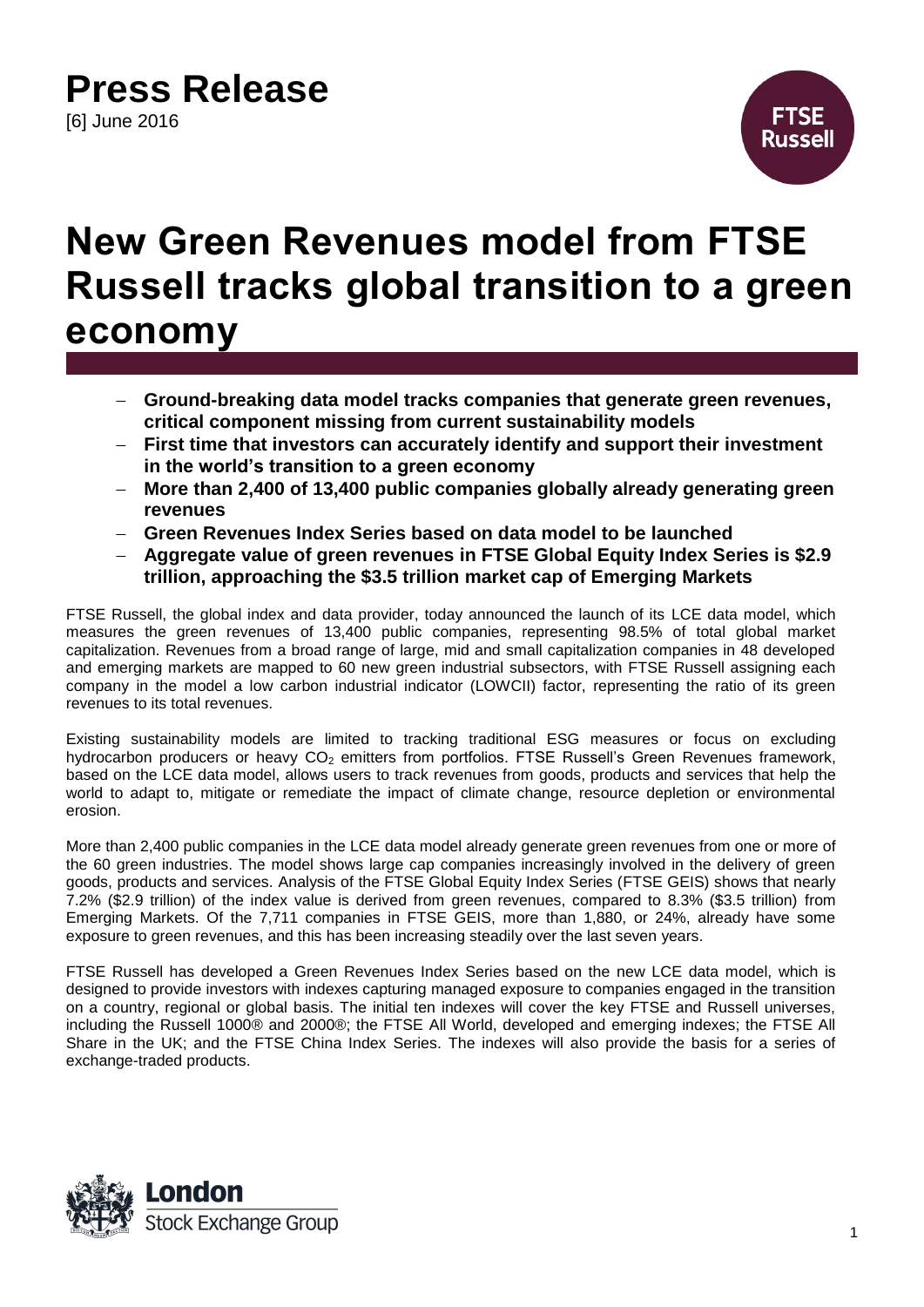## **Press Release**



By incorporating this measure of green revenue exposure, FTSE Russell's framework provides the first complete picture of the scale and velocity of the structural shift to a green economy across public companies. The model provides the missing dimension of the green transition, providing portfolio managers, research analysts and product managers with consistent, transparent data to track green revenue exposure and support their investment in companies that stand to benefit from the increasing shift in the global economy.

The new indexes complement the pioneering FTSE Environmental Market Series which FTSE launched in 2008 in partnership with Impax Asset Management. Impax will continue to support FTSE Russell as an expert partner advising on the new and expanded service capability.

### **Mark Makepeace, Chief Executive of FTSE Russell, said:**

"FTSE Russell has long been a pioneer in the development of ESG benchmarking tools. As such, we identified a significant gap in the ability of portfolio managers to track exposure to the increasing shift towards a green economy. We calculate that the green opportunity is equitable in size to emerging markets and the launch of our green revenue data model, and related indexes, provides the missing piece for investors, with a framework that captures the full picture of their green revenue exposure for the first time."

#### **Christiana Figueres, Executive Secretary of UN Framework Convention on Climate Change (UNFCCC) said:**

"FTSE Russell's Green Revenues Index Series and data model offers a unique and potentially powerful new way of assisting investors switch capital towards companies walking the talk in terms of green products, goods and services. The long term success of the Paris climate agreement will hinge on the greening of trillions of dollars of investment over the coming years and decades. Initiatives like this can, if widely used, play a real role in assisting asset managers and owners to accelerate the necessary transition to a green economy."

#### **Jack Ehnes, Chief Executive Officer of CalSTRS and Chairman of the FTSE Environmental Markets Committee said:**

"As long term investors, it's critical for pension plans like CalSTRS to understand the implications of major macroeconomic changes to our portfolio of investments. The industrial make up of the global economy is shifting as companies develop new products that provide solutions to the environmental challenges such as climate change. The new LCE dataset is an important aspect as it provides the ability to measure and understand these changes at a company or a portfolio level."

#### **Mark Zinkula, Chief Executive Officer of Legal & General Investment Management, said:**

"It is vital that investors are aware of the shift that is taking place, in relation to the transition to a green economy, and are able to measure and capture this opportunity. FTSE Russell's new indexes and data model allows us to do this on a global scale, helping to provide investment solutions that are suited to the needs of long term investors. This includes the opportunity to support companies whose products and services tackle the global environmental and climate challenges".

#### **Ian Simm, Chief Executive, Impax Asset Management said:**

"The LCE data model is a very welcome addition to the analytical tools available to investors seeking to understand the landscape and trends of the rapidly expanding green economy. Impax has been analysing green revenues and investing in high potential companies providing solutions to environmental problems since 1998, and we're delighted to be extending our long-term partnership with FTSE Russell in this area."

– Ends –